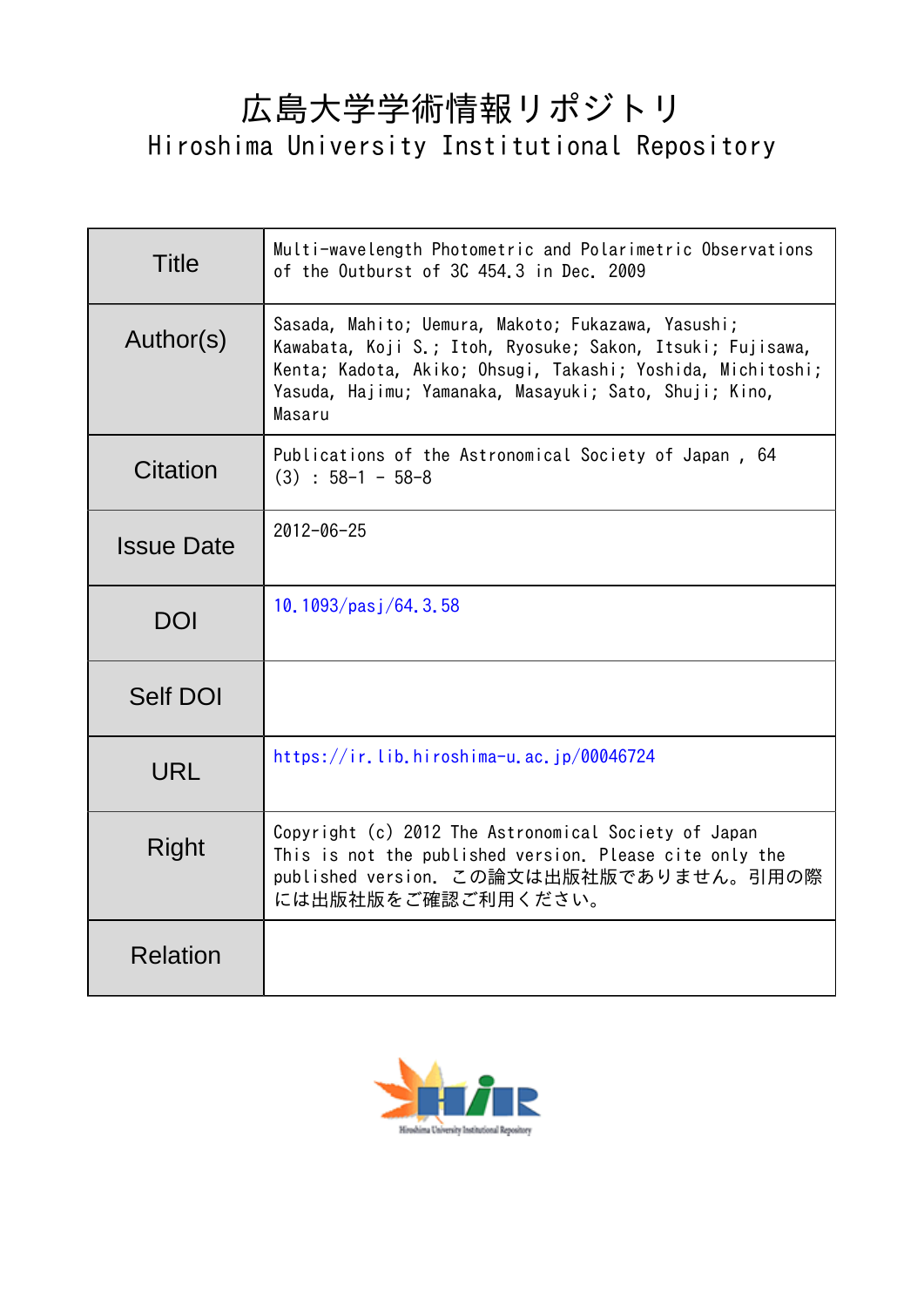# Multi-wavelength Photometric and Polarimetric Observations of the Outburst of 3C 454.3 in Dec. 2009

Mahito SASADA<sup>1</sup>, Makoto UEMURA<sup>2</sup>, Yasushi FUKAZAWA<sup>1</sup>, Koji S. KAWABATA<sup>2</sup>, Ryosuke ITOH<sup>1</sup>, Itsuki SAKON<sup>3</sup>, Kenta Fujisawa<sup>4</sup>,<sup>5</sup>, Akiko Kadota<sup>4</sup>, Takashi Ohsugi<sup>2</sup>, Michitoshi Yoshida<sup>2</sup>, Hajimu Yasuda<sup>1</sup>, Masayuki

YAMANAKA<sup>1</sup>, Shuji SATO<sup>6</sup>, and Masaru KINO<sup>6</sup>

<sup>1</sup>Department of Physical Science, Hiroshima University, Kagamiyama 1-3-1, Higashi-Hiroshima 739-8526 sasada@hep01.hepl.hiroshima-u.ac.jp

 $^2$ Astrophysical Science Center, Hiroshima University, Kagamiyama 1-3-1, Higashi-Hiroshima 739-8526

<sup>3</sup>Department of Astronomy, Graduate School of Science, the University of Tokyo, 7-3-1 Hongo, Bunkyo-ku, Tokyo 113-0033

 $^{4}$ Graduate school of Science and Engineering, Yamaguchi University, 1677-1 Yoshida, Yamaguchi, Yamaguchi 753-8512

<sup>5</sup>The Research Institute for Time Studies, Yamaguchi University, 1677-1 Yoshida, Yamaguchi, Yamaguchi 753-8511

 $6$ Department of Physics, Nagoya University, Furo-cho, Chikusa-ku, Nagoya 464-8602

(Received 2011 April 18; accepted 2011 December 15)

#### Abstract

In December 2009, the bright blazar, 3C 454.3 exhibited a strong outburst in the optical, X-ray and gamma-ray regions. We performed photometric and polarimetric monitoring of this outburst in the optical and near-infrared bands with TRISPEC and HOWPol attached to the Kanata telescope. We also observed this outburst in the infrared band with AKARI, and the radio band with the 32-m radio telescope of Yamaguchi University. The object was in an active state from JD 2455055 to 2455159. It was 1.3 mag brighter than its quiescent state before JD 2455055 in the optical band. After the end of the active state in JD 2455159, a prominent outburst was observed in all wavelengths. The outburst continued for two months. Our optical and near-infrared polarimetric observations revealed that the position angle of the polarization (PA) apparently rotated clockwise by 240 degrees within 11 d in the active state (JD 2455063— 2455074), and after this rotation, PA remained almost constant during our monitoring. In the outburst state, PA smoothly rotated counterclockwise by 350 degrees within 35 d (JD 2455157—2455192). Thus, we detected two distinct rotation events of polarization vector in opposite directions. We discuss these two events compared with the past rotation events observed in 2005, 2007 and 2008.

Key words: BL Lacertae Objects: individual: 3C 454.3 — polarization — infrared: general

#### 1. Introduction

Blazar is a class of active galactic nuclei, whose relativistic jets are considered to be directed along the line of sight (e.g. Blandford et al. 1979). Radiation of blazars has three main properties. First, the blazars emit electromagnetic radiation in a broad range from the radio to gamma-ray bands. Their emission consists of two major components (e.g. Kubo et al. 1998). The low energy component is synchrotron radiation observed from the radio to the optical, sometimes extending to the X-ray bands. The high energy component is inverse-Compton scattering from the X-ray to the gamma-ray bands. Second, blazars exhibit rapid and violent variability in all wavelength bands (Antonucci 1993). The variability has various timescales from less than a day (e.g. Aharonian et al. 2007; Albert et al. 2007; Sasada et al. 2008; Raiteri et al. 2008b) to longer than years (e.g. Sillanpää et al. 1996). Third, blazars possess relativistic jets (e.g. Lister et al. 2009), which are responsible for high polarization observed at optical/near-infrared (NIR), and radio wavelengths. Since the polarization can be a probe of the magnetic field in the jet, polarimetric observations are important to study the structure of the jet.

The temporal variation of the polarization vector is complex in general. Jones et al. (1985) reported that the polarization behavior was erratic in blazars. On the other hand, several papers reported that the polarization vector exhibited systematic variations, for example, positive correlations between the flux and the degree of polarization (PD) (e.g. Smith et al. 1986). Recently, Marscher et al. (2008) have reported that the polarization vector in BL Lac smoothly rotated when the object was bright. From this result, they proposed that this rotation indicated an emission zone passing through a helical magnetic field in the jet. Abdo et al. (2010a) reported a rotation of polarization in 3C 279, and proposed that the rotation event is attributed to a bent jet. However, there are only a few rotation events which have been reported to date.

3C 454.3 is one of the most famous blazars. The object is classified as Flat Spectrum Radio Quasars (FSRQs), and its redshift is  $z = 0.859$  (Jackson & Browne 1991). Although the object had been quiet in the optical band until 2001, the object has kept showing the active behavior since then (Villata et al. 2006). In 2005, the object showed an exceptional outburst. In this outburst, the object brightened from the radio to the gamma-ray bands (Fuhrmann et al. 2006; Pian et al. 2006; Giommi et al.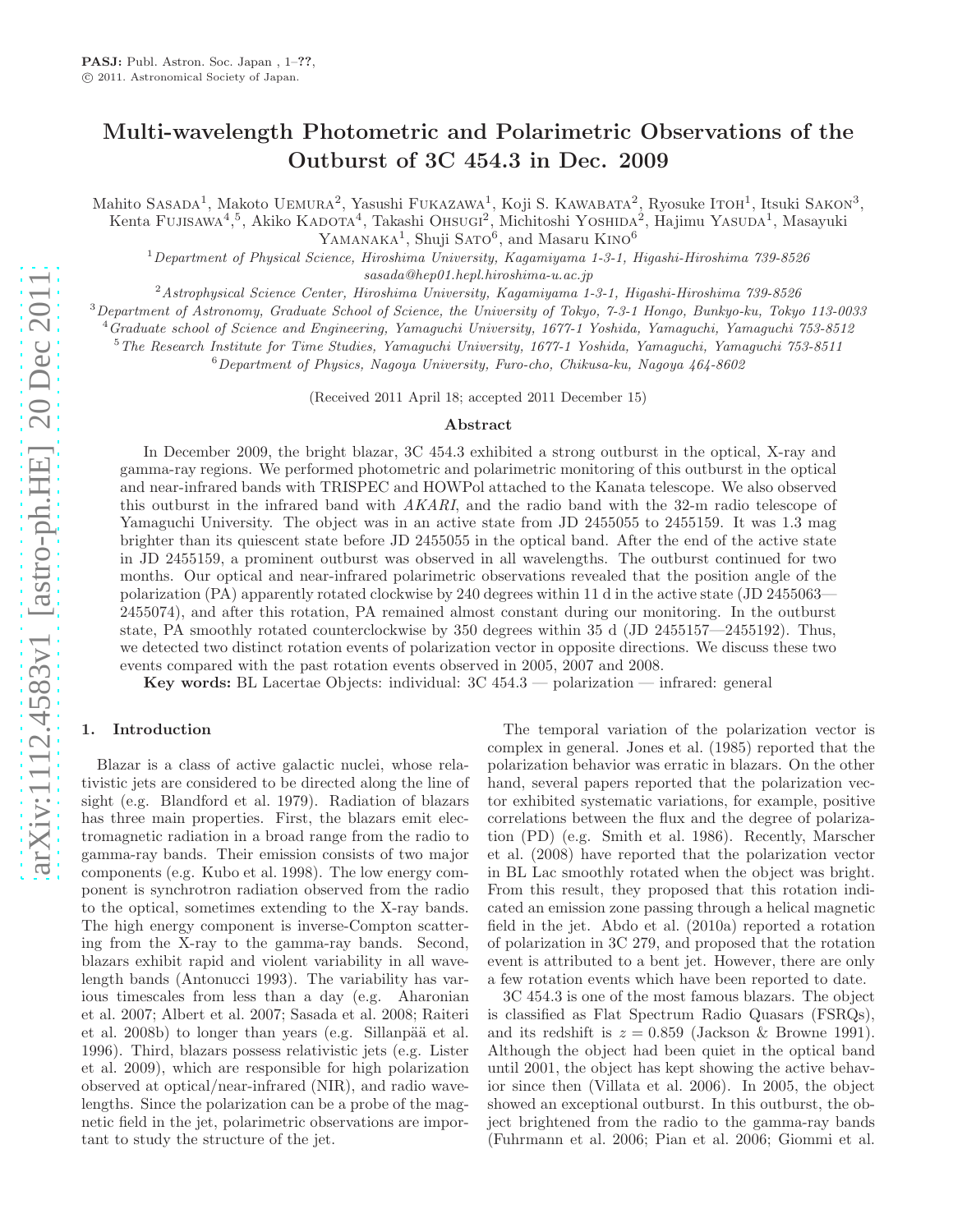2006 ; Villata et al. 2007). After this outburst, similar outbursts were detected in 2007 and 2008. In 2005 and 2007 outbursts, rotation events of the optical polarization vector were reported by Jorstad et al. (2010) and Sasada et al. (2010). In Dec. 2009, a prominent outburst was reported for this object in the gamma-ray band by Fermi/LAT and AGILE (Striani et al. 2009a; Striani et al. 2009b; Escande & Tanaka 2009; Striani et al. 2010; Pacciani et al. 2010; Ackermann et al. 2010), in the Xray band by INTEGRAL/IBIS (Vercellone et al. 2009), by  $Swift/XRT$  (Sakamoto et al. 2009), by  $Swift/BAT$  (Krimm) et al. 2009), in the optical bands (Villata et al. 2009a; Bonning et al. 2009; Sasada et al. 2009). The object was the brightest source in the GeV-gamma-ray sky for over a week (Ackermann et al. 2010). The object showed flux variability over timescales less than three hours and very mild spectral variability with an indication of gradual hardening preceding major flares. The minimum Doppler factor was 13, estimated by using these results. Bonnoli et al. (2011) also estimated the Doppler factors ∼ 25 during the outburst by constructing a multi-wavelength spectral model.

We performed monitor observations of 3C 454.3 from May 2009 to February 2010 in a multi-color photometric and polarimetric mode using the Kanata telescope. We also observed in the radio and infrared (IR) bands. In this paper, we report on the behavior of the 2009 outburst in these bands, and the detections of two rotation events in the polarization vector. Directions of these two rotations were different, suggesting a complex magnetic field in the jet. This paper is arranged as follows: In section 2, we present the observation method and analysis in the radio, infrared, optical and X-ray bands. In section 3, first we report the light curves and the spectral indexes of the X-ray and optical bands. Then, we report the temporal behavior of polarization in the optical and NIR bands. After that, we report the spectral energy distribution from the radio to optical band. In section 4, we discuss two rotation events which we detected, by comparing them with the past rotation events observed in 2005, 2007 and 2008. The conclusion is drawn in section 5.

#### 2. Observation

# 2.1. TRISPEC and HOWPol attached to the Kanata telescope

We performed monitor observations of 3C 454.3 using TRISPEC attached to the Cassegrain focus of the Kanata 1.5-m telescope at Higashi-Hiroshima Observatory. TRISPEC can perform photometric and polarimetric observations in the optical and two NIR bands, simultaneously (Watanabe et al. 2005). In the observation of 3C 454.3, unfortunately, one of the two NIR arrays was not available due to a readout error. Therefore, we observed the object with the multi-color photometric and polarimetric monitoring in the V and J bands. A unit of the observing sequence consisted of successive exposures at four position angles of a half-wave plate;  $0^\circ$ ,  $45^\circ$ ,  $22.\textdegree 5$ , 67.◦5. A set of polarization parameters was derived from

each set of the four exposures.

We also observed in the multi-color photometric mode in the  $R_{\rm C}$  and  $I_{\rm C}$  bands during the outburst of the object using HOWPol (Hiroshima One-shot Wide-field Polarimeter; Kawabata et al. 2008) attached to a Nasmyth focus of the Kanata telescope. In this paper, we use multiband photometric data obtained with HOWPol in § 3.3.

The integration time depended on the sky condition and the brightness of 3C 454.3. Typical integration times were 90 and 85 s in the V and J bands, respectively. All images were bias-subtracted and flat-fielded, before aperture photometry. We performed differential photometry with a comparison star taken in the same frame of 3C 454.3. Its position is  $R.A.=22^{h}53^{m}58.11$ ,  $Dec.=+16°09'07."0$ (J2000.0) and its magnitude is  $V=13.587, R_{\text{C}}=13.035,$  $I_{\rm C}$ =12.545 and J=11.858 (González – Pérez et al. 2001; Skrutskie et al. 2006). After the differential photometry, we calculated the flux, assuming that the 0 mag corresponds to the flux with 1.98, 1.42, 0.895 and  $0.384 \times 10^{-5}$ erg cm<sup>-2</sup> s<sup>-1</sup> in the V,  $R_{\rm C}$ ,  $I_{\rm C}$  and J bands (Fukugita Simasaku & Ichikawa 1995; Bessell, Castelli & Plez 1998).

We confirmed that the instrumental polarization was smaller than 0.1  $\%$  in the V and J bands using the observation of unpolarized standard stars. We, hence, applied no correction for it. The instrumental depolarization factors,  $\alpha_{\text{Vdep}}$  and  $\alpha_{\text{Jdep}}$ , was derived from the observation using Glan-Taylor prism, to be  $\alpha_{\text{Vdep}} = 0.827$  and  $\alpha_{\text{Jden}} = 0.928$ . The observation was corrected for it. The zero point of the position angle of polarization (PA) is defined by the standard system (measured from north to east) by observing the polarized stars, HD 19820 and HD 25443 (Wolff, Nordsieck & Nook 1996).

#### 2.2. Swift/XRT

We utilized the archival data of Swift/XRT for deriving the X-ray light curve. The XRT observations were carried out using the Photon Counting (PC) readout mode. The XRT data were reduced using FTOOLS in the HEAsoft package (v6.6). We extracted the source event within a radius of 50" and background event within radii of 80— 100" centered on the source. We used the XSPEC package (v11.3) to fit the data. We applied an absorbed powerlaw model with Galactic absorption fixed at a value of  $N_H = 1.1 \times 10^{21}$  cm<sup>-2</sup> (wabs\*powerlaw model in XSPEC) (Donnarumma et al. 2009).

## 2.3. AKARI

The NIR spectroscopic observations of 3C 454.3 were carried out at 14:42:27 on 12 Dec., 15:25:22 on 13 Dec. and 01:18:31 on 14 Dec. in 2009(UT) with the  $AKARI$  satellite in the framework of the AKARI Open Time Observing programs for the Phase 3-II "Blazar Variability in near-Infrared, Optical and Gamma-ray regions (BVIOG)" (PI: M. Sasada). All the observations were performed with the spectroscopic mode (AOT IRCZ4; Onaka et al. 2010) in which the data were taken with the prism, NP (1.8– 5.5  $\mu$ m; Ohyama et al. 2007), installed in the NIR channel of the Infrared Camera (IRC; Onaka et al. 2007) of the AKARI satellite. Each of the data reduction proce-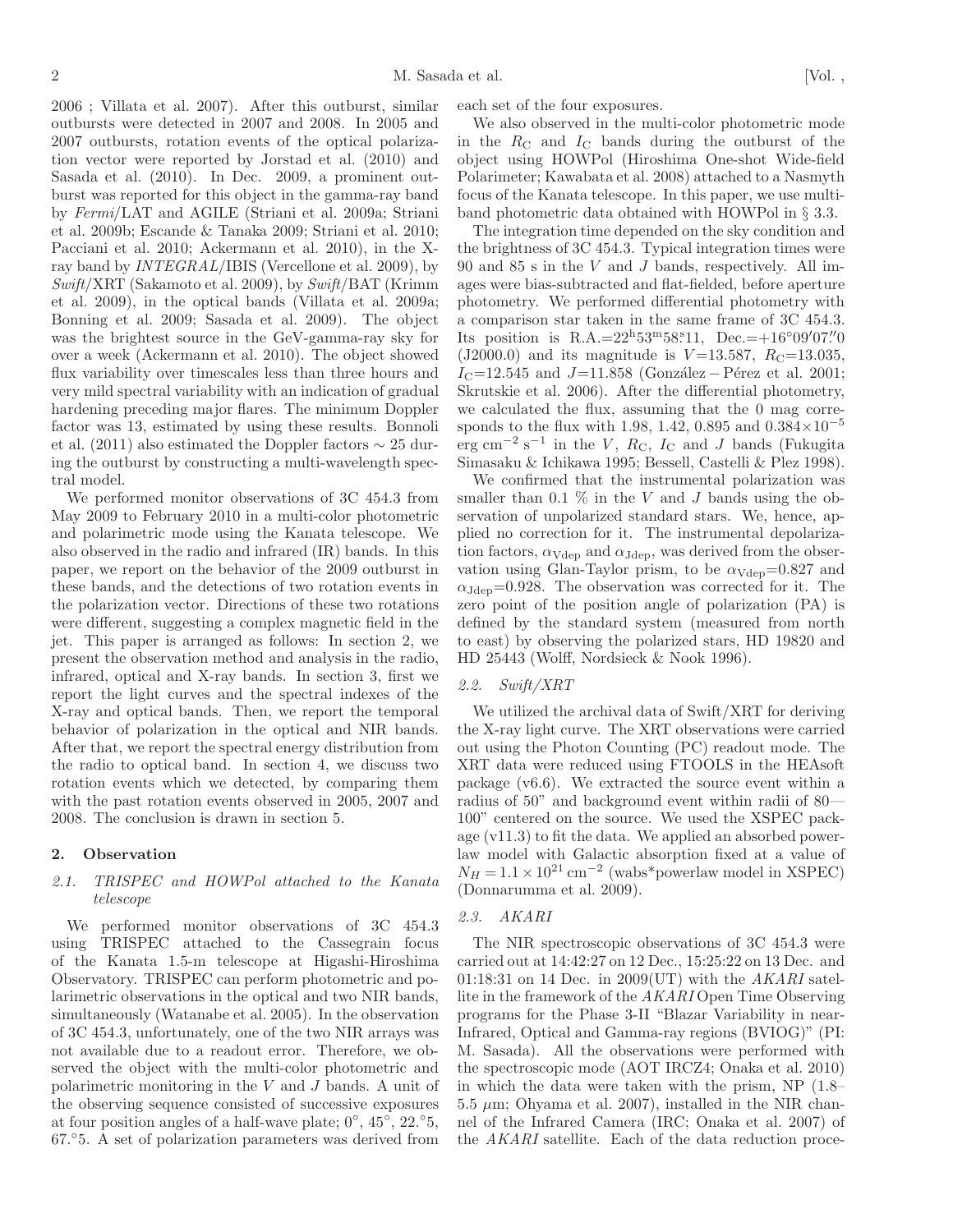dure, including the subtraction of the detector dark current, correction for the high-energy ionizing particles effects, the shift and co-addition of the exposure frames, and the wavelength calibration for NP data, follows those in the IRC Spectroscopy toolkit for Phase 3 data Version 20110114. In order to correct for the sensitivity changes during the phase-3 of AKARI mission to obtain the accurate flux level of the spectrum due to the seasonal temperature fluctuations of the detectors, we derived our own system spectral response curve of NP by using the spectroscopic datasets of a calibration standard KF06T2 collected at the nearest epochs of our datasets. In this paper, we used only 3.0–5.0  $\mu$ m data because of a large uncertainty of the flux calibration outside this region.

#### 2.4. Yamaguchi radio telescope

The radio observation was carried out with the Yamaguchi 32-m radio telescope at the center frequency of 8.38 GHz and bandwidth of 400 MHz in the total power mode. The antenna temperatures were measured at the position of 3C 454.3 and at four positions 2 arc-min (a half of FWHM) offset to positive and negative in both azimuth and the elevation directions from the target so as to obtain the true antenna temperature by correcting the pointing error of the telescope. A flux calibrator 3C 48 was observed at the same elevation of 3C 454.3. The flux density of 3C 454.3 was determined from the ratio of the antenna temperatures of 3C 454.3 to 3C 48, and the flux density of 3C 48 (3.34 Jy, Ott et al. 1994). The accuracy of the measured flux density is supported to be 5  $\%$  empirically. The observation was ensured to be 5 times from October 21st to December 7th.

### 3. Result

#### 3.1. Photometry

Figure 1 shows the light curves in the X-ray and optical bands, temporal variation of photon index Γ and the  $V - J$  color variation. The X-ray and optical light curves show that the flux of 3C 454.3 was variable, and we define three states based on the light-curve structure. The first state is a quiescent state from the start date of our monitoring to JD 2455055. The second state is an active state from JD 2455055 to 2455159. And the third state is an outburst state after JD 2455159. The flux in the quiescent state was less variable and faint both in the X-ray and optical bands compared with the flux after the active state. The active state was characterized by several short and small flares with duration of ∼ 10 d and amplitude of a factor  $\lesssim$  3. On JD 2455159, the object had suddenly become bright both in the X-ray and optical band, simultaneously. In the decline phase of the outburst, we can estimate a decline rate,  $\tau$ , assuming that the flux follows an exponential decay, that is,  $F(t) \propto e^{-t/\tau}$  (Böttcher et al. 2007). The decline rates were  $14\pm 2$  and  $49\pm 3$  d in the Xray and optical bands. Hence, the flux decline in the X-ray band was faster than that in the optical band.

Radio observations at 8.38 GHz were also performed in JD 2455125, 2455127, 2455133 and 2455172 by Yamaguchi



Fig. 1. Light curves, temporal variation of photon index and color variation of 3C 454.3. From top to bottom, the panels show the light curve and temporal variation of photon index Γ in the X-ray band at 1 keV, the light curve in the V band and  $V - J$  color variation.

radio observatory as mentioned in § 2.4. The radio flux density was constant at 8.1 Jy and no significant change was observed during the active and outburst states. The lack of a tight correlation between the radio and optical fluxes was also reported in past studies of 3C 454.3 (Villata et al. 2007).

The photon index in the X-ray band, Γ was almost constant during our monitoring period, except for a possible variations at the onset of the active state; a temporary softening of spectra can be seen in ∼JD 2455070, while its variation amplitude is small. Raiteri et al. (2011) also analyzed the same XRT data, and reported that no real changes in Γ could be detected from 2008 to 2010. It is also noteworthy that no prominent change in  $\Gamma$  was associated with the outburst state.

In the quiescent state,  $V - J$  was about 1.6. The  $V - J$ color in the quiescent state was bluer than those in the active and outburst states. This feature indicates a, socalled, redder-when-brighter trend. The same color behavior was reported in past observations of 3C 454.3 (e.g. Raiteri et al. 2008a; Sasada et al. 2010). It is widely accepted that this feature appears because an underlying thermal emission in the UV band, called as Big Blue Bump; BBB, is bluer than the variable synchrotron emission (Raiteri et al. 2007).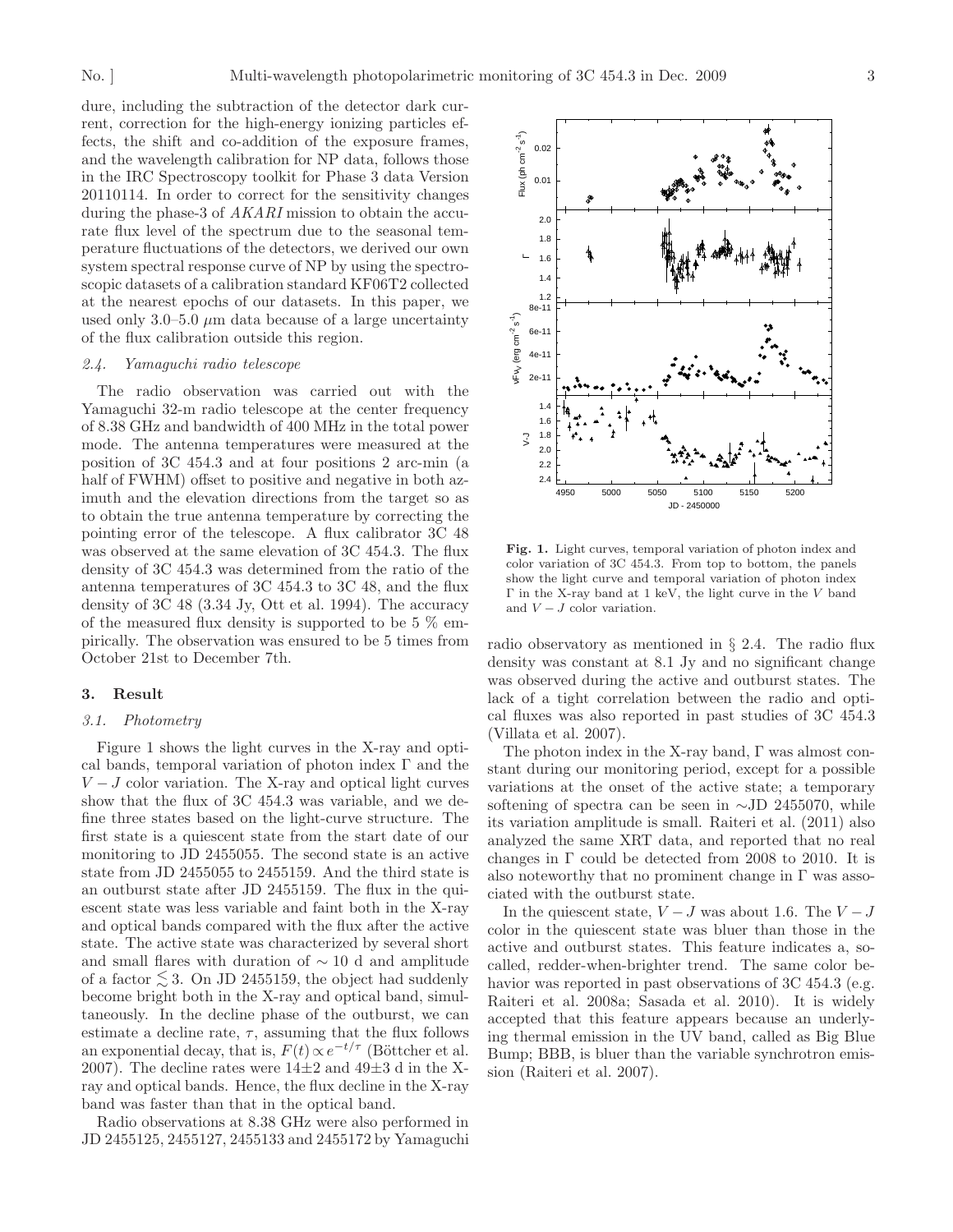

Fig. 2. Temporal variations of the flux and polarization parameters. The left and right panels from "a" to "h" show the each variation in the  $V$  and  $J$  bands. The top panels show the light curves of the object. The second, third and fourth panels show the temporal variations of the PD and PA and the corrected PA. The bottom panels show temporal variations of the corrected PA focused on the rotation "A" and "B". The filled circle shows the polarization parameters in the V band, and the open and filled squares show the polarization parameters in the  $J$  band.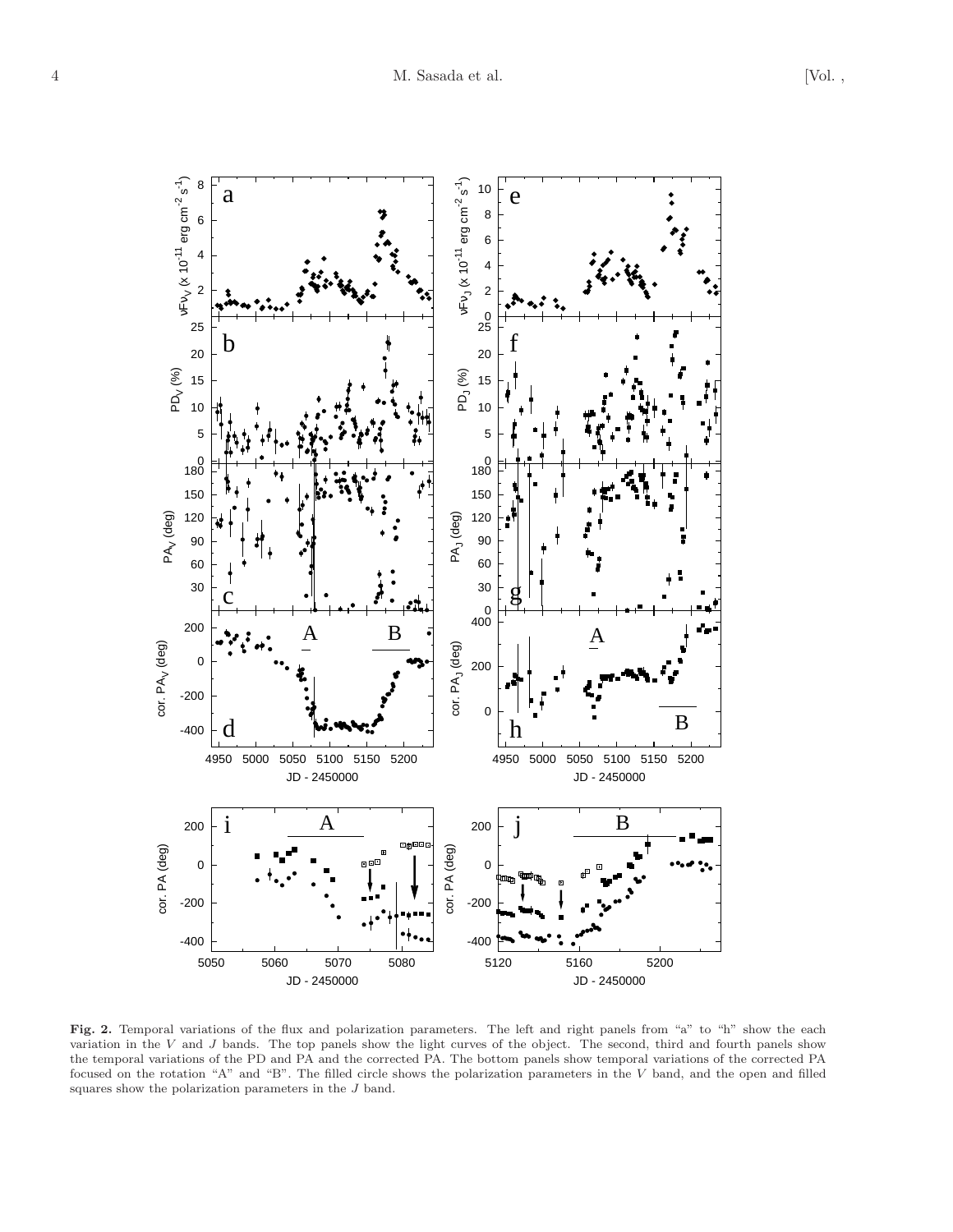#### 3.2. Polarimetry

Figure 2 shows the light curves and temporal variations of the polarization parameters in the V and J bands. The panel "b", "c", "f" and "g" show the temporal variation of the PD and PA in the  $V$  and  $J$  bands. The PD in the active and outburst states exhibited large variations compared with the PD in the quiescent state. The averaged PD<sub>V</sub> were 4.5, 6.0 and 8.9  $\%$  and the averaged PD<sub>J</sub> were 7.3, 9.2 and 12.2 % in the quiescent, active and outburst states, respectively. In the outburst state, the maxima of the PD<sub>V</sub> and PD<sub>J</sub> were 22.0 $\pm$ 1.4 and 24.1 $\pm$ 0.4  $\%$  on JD 2455180. The averaged  $PD_J$  were higher than the averaged  $PD_V$  in all states. The high PD in the J band is partly due to a low contribution of the unpolarized flux from the BBB component in the J band.

We corrected the PA assuming that the temporal variation in the PA is less than 90◦ between neighbor two observations. We defined the variation as  $\Delta PA_n = PA_{n+1}$  –  $PA_n - \sqrt{\delta P A_{n+1}^2 + \delta P A_n^2}$ , where  $PA_{n+1}$  and  $PA_n$ were the n+1- and n-th PA and  $\delta PA_{n+1}$  and  $\delta PA_n$  were the errors of n+1- and n-th PA. If  $\Delta PA_n < -90^\circ (> +90^\circ),$ we add  $+180^{\circ}$  ( $-180^{\circ}$ ) to  $PA_{n+1}$ . If  $|\Delta PA_n| < 90^{\circ}$ , we performed no correction of  $PA_{n+1}$ . The panel "d" and "h" show the corrected PA.

In the panel "d", two rotation events can be seen, "A" and "B". The rotation event "A" occurred from JD 2455063 to 2455074 when the object entered the active state. The rotation event "B" occurred from JD 2455157 to 2455192, during the outburst state. In the quiescent state, there was no rotation event. Thus, we can consider that these rotation events were associated with the activity of the object. After the rotation "A", the PA was constant during the active state, at about  $170^{\circ} \pm 30^{\circ}$ .

These rotations can be confirmed also in the J-band observations, while the timings of the PA correction are different in several points as shown in panel "h". This is mostly due to large errors of PA  $(\delta PA)$  in the J-band observations. The PA correction mentioned above depends on  $\delta PA$ . In addition, the data number of the *J*-band observation is smaller than that of the V -band one. This is partly due to mechanical errors of our NIR detector. Thus, the PA correction for the V-band data is more reliable than that for the J-band one. For example, in panels "i" and "j", we show the corrected PA around rotations "A" and "B". The open squares denote the corrected PA of the J-band data. They apparently show different behavior from the V-band PA (the filled circles). However, they becomes consistent if  $-180$  or  $-360$  deg is added to the J-band PA. It demonstrates that the V- and J-band data have the same behavior if the  $\pm 180$  deg ambiguity in PA is taken into account.

Rotation rates of "A" and "B" were estimated as  $-26\pm2.3$  and  $+9.8\pm0.5$  deg d<sup>-1</sup>, calculated by a linear regression model of PA. If the rotation rate is positive, the rotation direction is counterclockwise in the QU plane, or the celestial sphere, and vice versa. Figure 3 shows the temporal variation of the object in the Stokes QU plane in the V band. The direction of "A" was clockwise and



Fig. 3. Behavior of the polarization Stokes parameters on the QU planes during the rotation "A" and "B" in the V band.

that of "B" was counterclockwise in the QU plane, as can be seen in the top and bottom panels of figure 3. Thus, the directions of these two rotation were different.

Figure 4 shows the light curve and temporal variations of polarization parameters during the outburst state in the V band. The solid line was the best-fitted linear function for the corrected PA from JD 2455157 to 2455192. In the fourth panel, we show the residual PA from the linear function. The PD was low during the early phase of the outburst. After the outburst maximum, it became high. The residual PA was largely deviated from zero around JD 2455170 (the forth panel of figure 4). Around this deviation epoch, the  $V$  band magnitude was at the maximum (the top panel of figure 4) and the  $PD_V$  was minimum ( $\sim 2\%$ ; the second panel of figure 4).

# 3.3. Spectrum in the NIR band and spectral energy distribution

We also obtained the NIR spectroscopic data with AKARI/IRC during the outburst state. In the top panel of figure 4, the arrows represent the observation epochs with AKARI. The NIR fluxes and the shape of the spectra were almost identical within the  $1-\sigma$  error level among the three observation epochs. The bottom panel of figure 4 shows the averaged spectrum of 3C 454.3. The spectrum is dominated by featureless red continuum emission, in-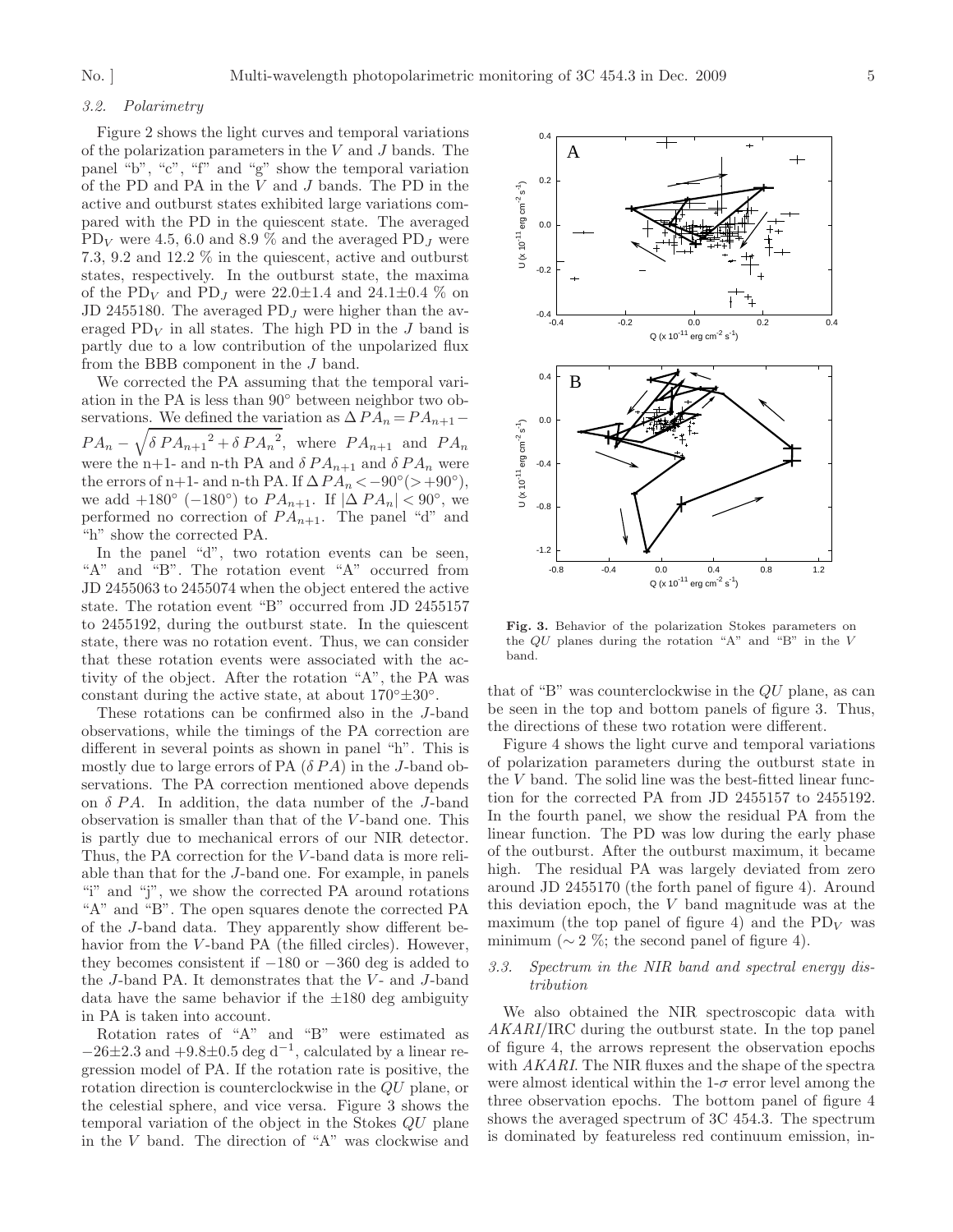

Fig. 4. Temporal variation of the flux, polarization parameters, the PA subtracted from the linear function fitted the data from JD 2455157 to 2455192 in the  $V$  band and spectrum in the NIR region. The arrows in the top panel are the epochs of the AKARI observations. The bottom panel shows the averaged spectrum of three spectra.



Fig. 5. Spectral energy distribution from the radio to optical bands during the outburst state. The solid line represents the best fitted third-order log-polynomial function.

dicating that the synchrotron radiation was dominant in this wavelength range during the outburst state.

We show the spectral energy distribution (SED) of the object from the radio to optical regions during the outburst state in figure 5. The NIR data points are the average flux for three epochs obtained with AKARI. As for the optical data, the figure includes the observation with Kanata which was obtained on JD 2455180, closest to the AKARI observations. In the radio band, we use public data observed with the Submillimeter Array (SMA; 1 mm on JD 2455181 and 850  $\mu$ m on JD 2455176 ), the the University of Michigan Radio Astronomy Observatory (UMRAO; 4.8 on JD 2455169.5, 8.0 on JD 2455184.5 and 14.5 GHz on JD 2455179.5) and our data observed with the Yamaguchi radio telescope (8.38 GHz on JD 2455172). All radio data are obtained within 10 d of our AKARI observations. The SMA data was obtained as part of the SMA flux density monitoring program and used by permission (Gurwell et al. 2007). The optical and NIR data were corrected for the Galactic interstellar extinction based on Schlegel et al. (1998). The extinction for the AKARI data were estimated by interpolating the extinctions from 3 to 5  $\mu$ m obtained from Schlegel et al. (1998). The solid line represents the best fitted third-order log-polynomial function. The peak frequency of the synchrotron component was estimated as  $7.6\times10^{12}$  Hz. This is the same order of magnitude as the values reported in previous studies (e.g. Raiteri et al. 2008b; Abdo et al. 2010b). The optical and NIR data are smoothly connected, which suggests that at least the emission from the NIR to optical energy band can be explained by a synchrotron component.

#### 4. Discussion

### 4.1. Implication of polarimetric behavior during an outburst state in 2009

Our monitoring observations suggest that two rotation events of polarization occurred during the active and outburst states of 3C 454.3 in 2009. The features of the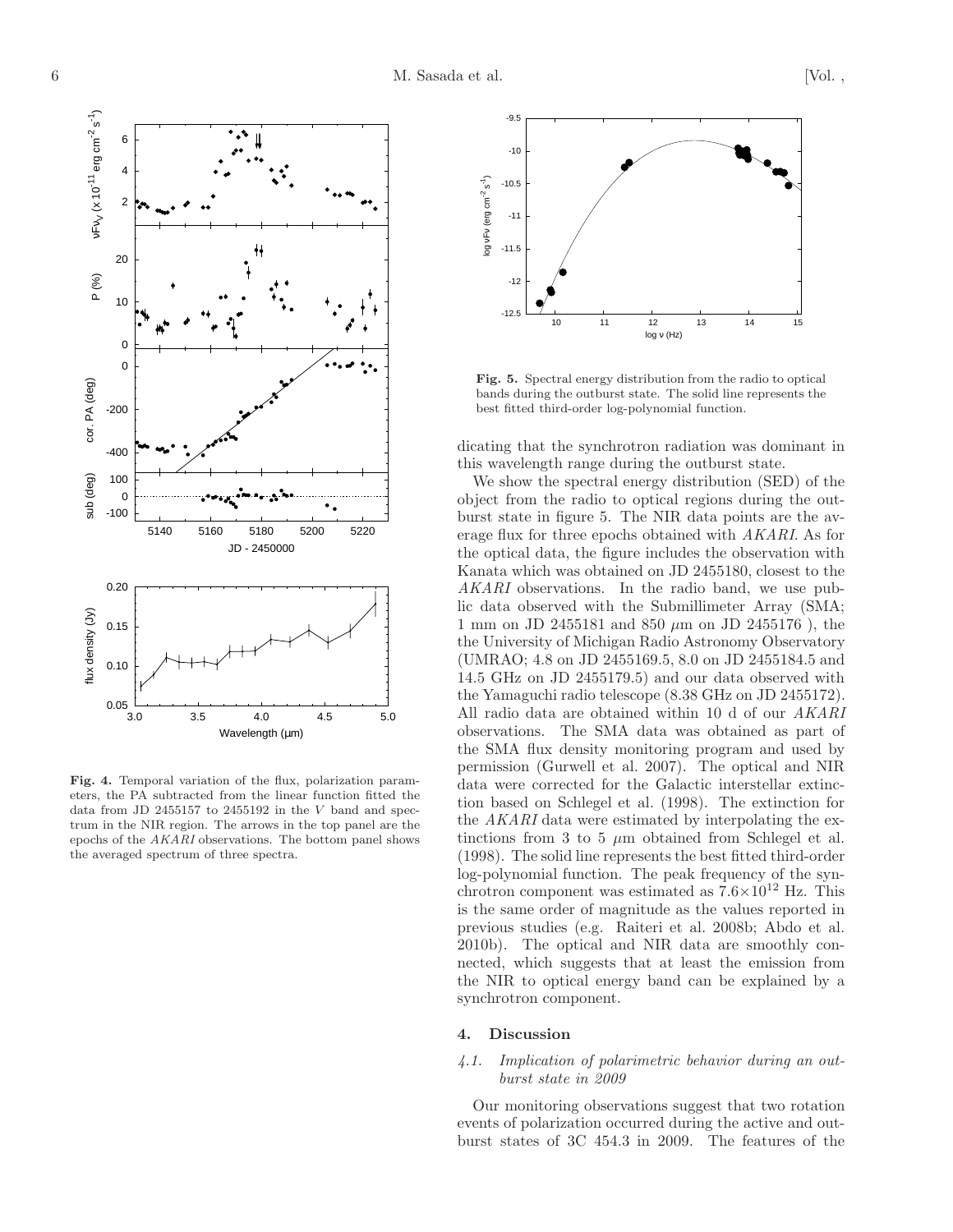rotation "A" and "B" were summarized in table 1. The rotation rates, directions and periods of the rotations are different between the rotation "A" and "B".

Two models have recently been proposed for the rotation of polarization; Marscher et al. (2008) and Abdo et al. (2010a). According to Marscher et al. (2008), a rotation of the polarization vector is a sign of helical magnetic field in the jet. The directions of the rotation events in 3C 454.3 are both clockwise and counterclockwise. In the case of the simple helical magnetic field in the jet, the direction of the rotation of polarization should be one-side. Thus, it needs more complex magnetic field structure in order to explain the rotation events in 3C 454.3.

Abdo et al. (2010a) reported a rotation event in 3C 279, and suggested a non-axisymmetric structure of the jet, implying a curved trajectory for the emitting material. This idea can explain rotations in both directions, and hence, the rotations in 3C 454.3. We can estimate the distance,  $\Delta r$ , traveled by the emitting material during the well-sampled rotation "B" in 2009. We calculate the travel distance  $\Delta r$  as  $\Gamma_{\rm jet}^2 c \Delta t$ , where  $\Gamma_{\rm jet}$  is the bulk Lorentz factor, c is the speed of light and  $\Delta t$  is the duration of the rotation event (Abdo et al. 2010a). The duration of the rotation "B" was 35 d. In this case, we adopt a values of  $\Gamma_{\rm jet} = 19.6$  which was reported by Bonnoli et al. (2011) with the data on JD 2455167.5 (2 Dec. 2009). Thus, we calculate  $\Delta r \approx 3.5 \times 10^{19}$  cm. The travel distance of our result was the same order of magnitude compared with that for 3C 279 reported in Abdo et al. (2010a). On the other hand, the duration of the rotation "A" was shorter than that of the rotation "B". Thus, the travel distance of the rotation "A" could be shorter than that of "B" if  $\Gamma_{\text{jet}}$  in the active state is same or smaller than that in the outburst state.

Sasada et al. (2011) reported that there was a positive correlation between the amplitudes of the flux and PD of flares in 41 blazars. The large-amplitude variations in the flux and PD were shown in the outburst state. Thus, there was a positive correlation between the amplitudes of the flux and PD in the outburst state of 3C 454.3, which was consistent with the positive correlation in blazar flares found by Sasada et al. (2011).

The peak of the PD was delayed by 10 d from the peak of the flux in the outburst. This behavior might be explained by the following simple geometrical effect scenario. Laing (1980) suggest that the PD is the highest when the line-of-sight is parallel to the shock plane in the co-moving frame. In this assumption, the observed flux from the jet is low because of a low Doppler factor. When the line-ofsight is perpendicular to the shock plane, the observed flux is high because of a high Doppler factor, and PD is low because the magnetic field direction is not aligned. Hence, in this scheme, if the shock comes toward us just after its formation then the shock plane gradually inclines with respect to line-of-sight, the PD rises up after the flux peak. It should be noted that the Doppler factor is changed in this scenario. The Doppler factor during the 2009 outburst was estimated with multi-wavelength spectral models, which indicate that the Doppler factor  $\delta$  was almost



Fig. 6. Temporal variations of the corrected PA in 2008. The top panel shows the light curve in the V band. The bottom panel shows the temporal variation of the corrected PA in the same band. Filled circles show the rotation event in 2008.

constant,  $\delta \sim 25 - 28.5$  during the outburst (Ackermann et al. 2010; Bonnoli et al. 2011). The observed flux,  $F_{\nu, \text{obs}}$ , from the shocked region depends strongly on  $\delta$ , as  $F_{\nu, \text{obs}} \propto \delta^{3+\alpha}$ , where  $\alpha$  is a spectral index. During the period of rotation "B" (JD 2455157–2455192), the maximum and minimum V-band flux were 6.501 and 1.658  $\times 10^{-11}$  erg cm<sup>-2</sup> s<sup>-1</sup>, indicating the flux changed by a factor of 3.9. However, the amplitude of the flux variation should be larger than that, because the J-band flux variation was larger than that in the V band. If we explain all the flux variation only by the variation in  $\delta$ ,  $\delta$  should be changed at least by a factor of 1.4, assuming the spectral index,  $\alpha = 1$ . This is, however, apparently inconsistent with the result from SED modeling that it was constant within  $\delta \sim 24.5$ –28.5. Thus, it would be difficult to explain the observation only by the variation in  $\delta$ . More detailed and complex jet modeling would be needed for interpreting the behaviors of the flux and polarization in the outburst state.

#### 4.2. Comparison in five rotation events

Other rotation events were also reported in active states of 3C 454.3 in 2005 and 2007. Jorstad et al. (2010) reported that the optical outbursts in 2005 autumn and in 2007 were accompanied by systematic rotation of the PA. Sasada et al. (2010) also reported a rotation event in the 2007 outburst.

In 2008, 3C 454.3 had an outburst in the radio, optical, X-ray and gamma-ray bands (Abdo et al. 2009 ; Villata et al. 2009b). We also monitored the object during the 2008 outburst with Kanata/TRISPEC in multi-color photometric and polarimetric mode. Figure 6 shows the light curve and temporal variation of the corrected PA in the V band in 2008 and 2009. The object reached its outburst maximum on ∼JD 2454664. The object stayed active even after the maximum, until ∼JD 2454760, and then it returned to quiescence. In the lower panel of figure 6, we can see a gradual decreasing trend of the PA just after the outburst maximum, which apparently continued until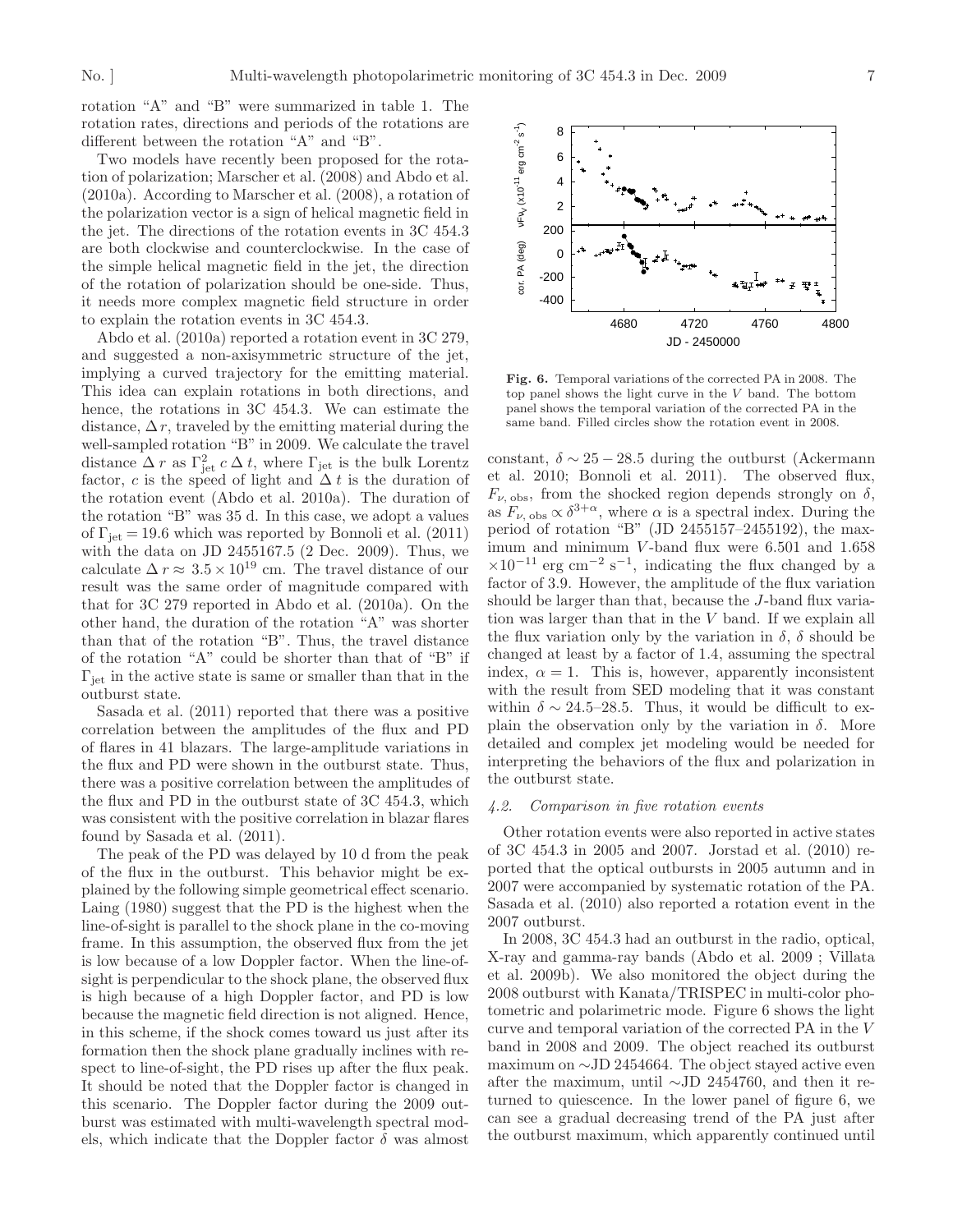| Event                                              | Rate                  | Total          | rotation period |  |
|----------------------------------------------------|-----------------------|----------------|-----------------|--|
|                                                    | $(\text{deg d}^{-1})$ | $(\text{deg})$ | $JD - 2450000$  |  |
| 2005                                               | $8.7 \pm 1.1$         |                |                 |  |
| 2007                                               | $22.0 \pm 3.0$        | 130            | $4333 - 4338$   |  |
| 2008                                               | $-27.0 \pm 2.0$       | 300            | $4680 - 4691$   |  |
| 2009 "A"                                           | $-26.0 \pm 2.3$       | 270            | $5063 - 5074$   |  |
| $2009$ "B"                                         | $9.8 \pm 0.5$         | 350            | $5157 - 5192$   |  |
| The 2005 and 2007 rotation events were reported by |                       |                |                 |  |

Table 1. Rotation rates in each rotation event.

Jorstad et al. (2010) and Sasada et al. (2010).

the object returned to quiescence. In addition, there is a sign of a rapid and short rotation of polarization between JD 2454680 and 2454691, as indicated with the filled circle in figure 6.

To date, five rotation events of polarization were reported in 3C 454.3 during its active and outburst states in 2005, 2007, 2008 and 2009. We summarize their rotation rates, total degree of the rotation in table 1. We also show the periods of the rotation events, which we used for estimating the rotation rates. Three rotation rates are positive values and two rates are negative. Thus, there are not only counterclockwise, but also clockwise directions of the PA rotations. Another feature of the rotation events is that there seems to be two types of events; fast rotation events (2007, 2008 and 2009 "A") and slow rotation events (2005 and 2009 "B"). The fast ones have the absolute rate of the rotation larger than 20 deg  $d^{-1}$ , whereas the slow ones have the value smaller than 10 deg  $d^{-1}$ . Time durations of two types of rotations are different. The fast ones have short durations, less than 11 d, and the slow rotation "B" in 2009 has a long duration, 35 d. It could partly be an observational bias because it is difficult to detect short and slow rotation events. However, it is worth nothing that there was not any long and fast rotation from 2007 to 2009.

One possibility is that the fast rotation is the result of an erratic behavior of the polarization vector. Villforth et al. (2010) reported that the polarization vector can be separated into two components: an optical polarization core and chaotic jet emission. If the chaotic polarization component with a short timescale moves around the origin of the QU plane, a short fast rotation can occur. Ikejiri et al. (2011) also discussed that a rotation episode indicated only by a few data points cannot be distinguished from results of a random walk in the QU plane.

# 5. Conclusion

We performed the photometric and polarimetric monitoring of 3C 454.3 during 2009—2010. The object showed the active and outburst states in the optical and near-infrared light curves and two rotation events in the temporal variations of polarization. In the past and our polarimetric monitoring, five rotation events were reported in 3C 454.3. The rotations were observed in both clockwise and counterclockwise directions in the QU plane. The complex model of the structure of the magnetic field in the jet is needed to explain these rotation events.

This work was partly supported by a Grand-in-Aid from the Ministry of Education, Culture, Sports, Science, and Technology of Japan (22540252,). This research has made use of data from the University of Michigan Radio Astronomy Observatory which has been supported by the University of Michigan and by a series of grants from the National Science Foundation, most recently AST-0607523. The Submillimeter Array is a joint project between the Smithsonian Astrophysical Observatory and the Academia Sinica Institute of Astronomy and Astrophysics and is funded by the Smithsonian Institution and the Academia Sinica. M. Sasada and M. Yamanaka have been supported by the JSPS Research Fellowship for Young Scientists.

#### References

- Abdo, A. A. et al. 2009, ApJ, 699, 817
- Abdo, A. A. et al. 2010a, Nature, 463, 919
- Abdo, A. A. et al. 2010b, ApJ, 716, 30
- Ackermann, M., et al. 2010, ApJ, 721, 1383
- Aharonian, F., et al. 2007, ApJ, 664, L71
- Albert, J., et al. 2007, ApJ, 669, 862
- Antonucci, R. 1993, ARA&A, 31, 473
- Bessell, M. S., Castelli, F., & Plez, B. 1998, A&A, 333, 231
- Blandford, R. D., & Königl, A. 1979, ApJ, 232, 34
- Bonning, E., et al. 2009, ATel, 2332, 1
- Bonnoli, G., Ghisellini, G., Foschini, L., Tavecchio, F., & Ghirlanda, G. 2011, MNRAS, 410, 368
- Böttcher, M., et al. 2007, ApJ, 670, 968
- Donnarumma, I., et al. 2009, ApJ, 707, 1115
- Escande, L., & Tanaka, Y. T. 2009, ATel, 2328, 1
- Fuhrmann, L., et al. 2006, A&A, 445, L1
- Fukugita, M., Shimasaku, K., & Ichikawa, T. 1995, PASP, 107, 945
- Giommi, P., et al. 2006, A&A, 456, 911
- González Pérez, J.N., Kidger, M.R., & Martin Luis, F. 2001, AJ, 122, 2055
- Gurwell, M. A., Peck, A. B., Hostler, S. R., Darrah, M. R., & Katz, C. A. 2007, in ASP Conf. Ser. 375, From Z-Machines to ALMA: (Sub)Millimeter Spectroscopy of Galaxies, ed. A. J. Baker et al. (San Francisco, CA: ASP), 234
- Ikejiri, Y., et al.2011, PASJ, 63, 639
- Jackson, N., & Browne, W. A. 1991, MNRAS, 250, 414
- Jones, T. W., Rudnick, L., Fiedler, R. L., Aller, H. D., Aller, M. F., & Hodge, P. E. 1985, ApJ, 290, 627
- Jorstad, S.G., et al. 2010, ApJ, 715, 362
- Kawabata, K. S., et al.2008, in Society of Photo-Optical Instrumentation Engineers (SPIE) Conference Series, Vol. 7014, Society of Photo-Optical Instrumentation Engineers (SPIE) Conference Serie
- Krimm, H. A., et al.2009, ATel, 2330, 1
- Kubo, H., Takahashi, T., Madejski, G., Tashiro, M., Makino, F., Inoue, S. & Takahara, F. 1998, ApJ, 504, 693
- Laing, R. A. 1980, MNRAS, 193, 439
- Lister, M. L., Homan, D. C., Kadler, M., Kellermann, K. I., Kovalev, Y. Y., Ros, E., Savolainen, T., Zensus, J. A. 2009, ApJ, 696, L22